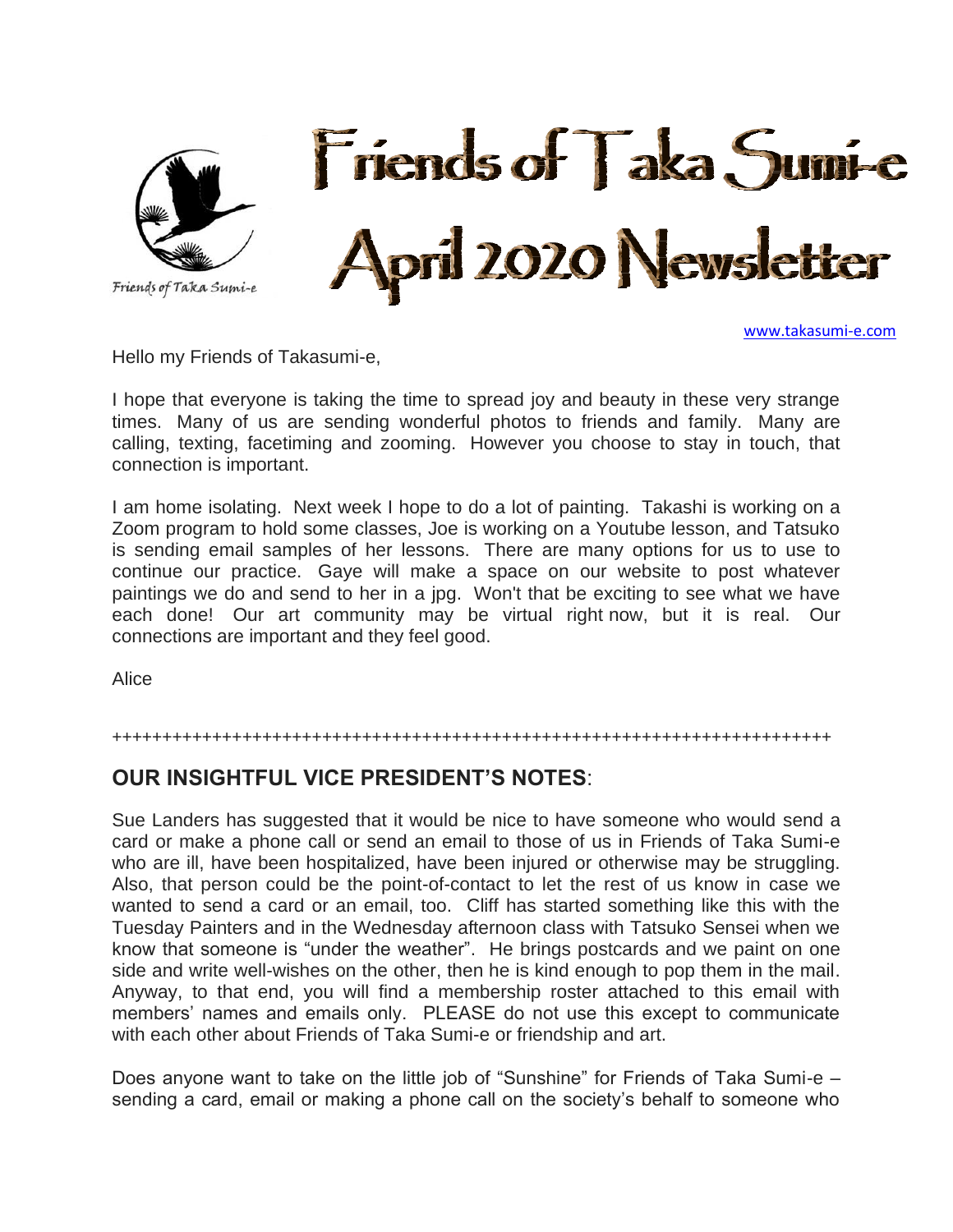needs a little sunshine in their life? If so, please let me know. [\(finmanhamster01@yahoo.com\)](mailto:finmanhamster01@yahoo.com)

Much appreciation goes to our prophet, Cliff, who wisely forewarned us of the possibility of Balboa Park shutdown and the massive events that have occurred since our March meeting and instigated early action (rather non-action). Consider the Edo period in Japan with its isolation and art. Some good stuff is going to come out of all this. Art finds a way. Hope everyone is well. Keep vigilant, clean, safe, healthy always.

**Stephanie** 

++++++++++++++++++++++++++++++++++++++++++++++++++++++++++++++++++

# **COMMUNITY COLLEGE CLASSES**

**TAKASHI SENSEI**: Classes for Takashi are ONLINE at their regular time through ZOOM. If you have not been "invited", please contact Takashi at [takashiijichi@gmail.com](mailto:takashiijichi@gmail.com) to be added to his email list.

**IRIS LOWE-REISS:** Classes for Iris are ONLINE at their regular meeting times through ZOOM. She has contacted her students. Anyone who wishes to join in, please contact her at [drilowe@gmail.com.](mailto:drilowe@gmail.com)

**TATSUKO SENSEI**: Classes for Tatsuko are via email. If you have not received her email, please contact her at [ttsandin@att.net.](mailto:ttsandin@att.net)

**MICHIYO KIRKPATRICK**: Michiyo informs us that her classes will continue as listed in the college, only online.

#### ++++++++++++++++++++++++++++++++++++++++++++++++++++++++++++++++++ **SHARE YOUR ART**

During our hiatus, please send your sketches, paintings, and anything you may have found that are inspirational to me [\(ralsgal@gmail.com\)](mailto:ralsgal@gmail.com) *as a .jpg* and we'll post some of them in our next newsletter and on the website. It will be fun to share and to see what everyone is doing with their free time.

++++++++++++++++++++++++++++++++++++++++++++++++++++++++++++++++++

## **2020 WORKSHOP SCHEDULE**

All workshops are currently on hold. Check the website [\(www.takasumi-e.com\)](http://www.takasumi-e.com/) or the May newsletter for any updates.

++++++++++++++++++++++++++++++++++++++++++++++++++++++++++++++++++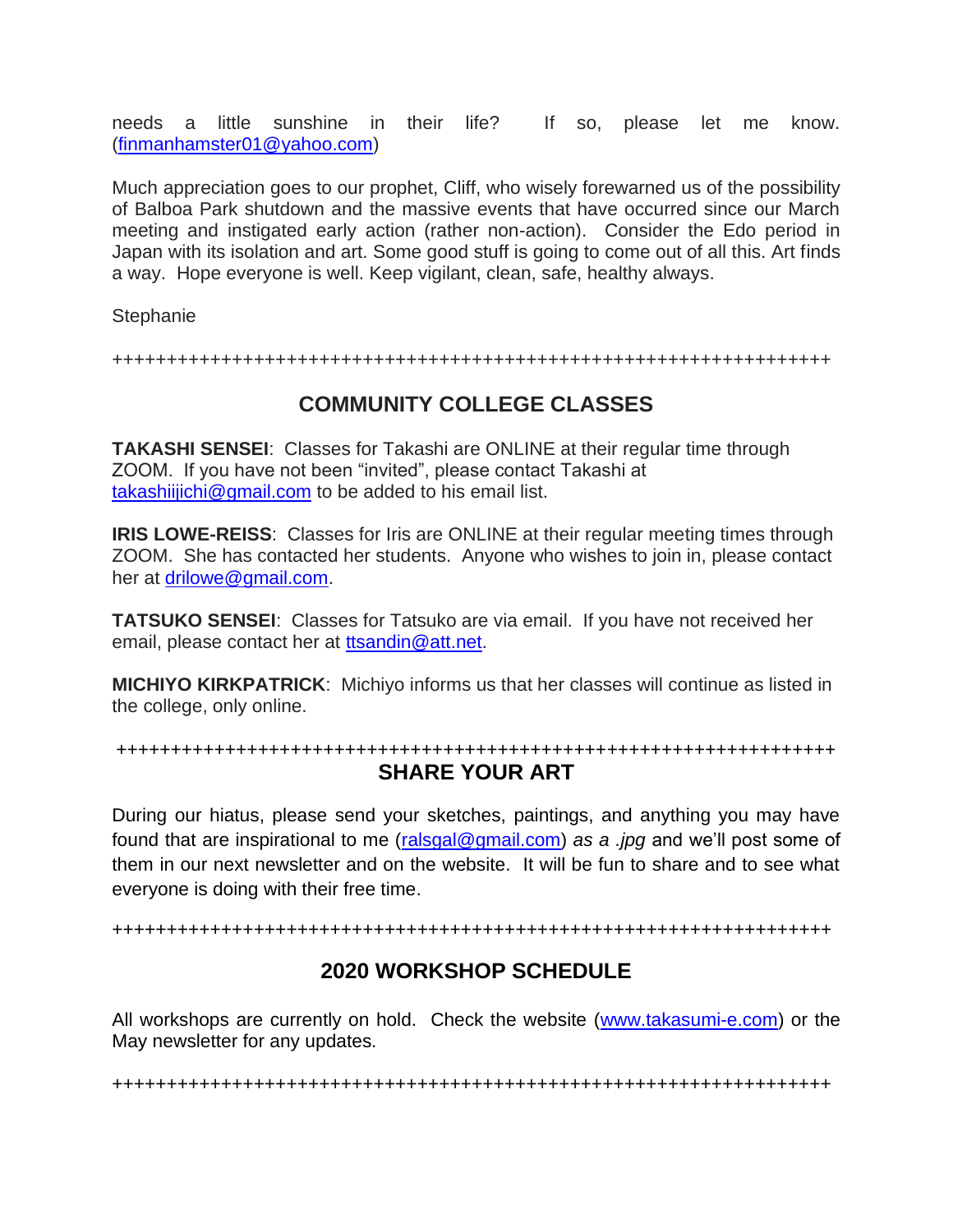## **ART MATERIALS DONATION**

Friends of TakaSumi-e, along with Washu Kai and Lung Hsiang, are recipients of a large quantity of Japanese Brush Painting paper and some other painting materials and books. Bettye Stillwell, a resident of Bay Park, was a Japanese Brush Painter for many years in San Diego County and apparently did not know that there were many others of us! She passed away late last year and her sister, Sally, reached out to Friends of Taka Sumi-e to share this treasure! Ron & I picked up the larger quantity, then Victor picked up the second batch. Sally said she'd call if she found more. When next we all gather, we'll begin to bring some of it and share it around with everyone. It's a wonderful gift and we can all be grateful to Sally for reaching out to us.







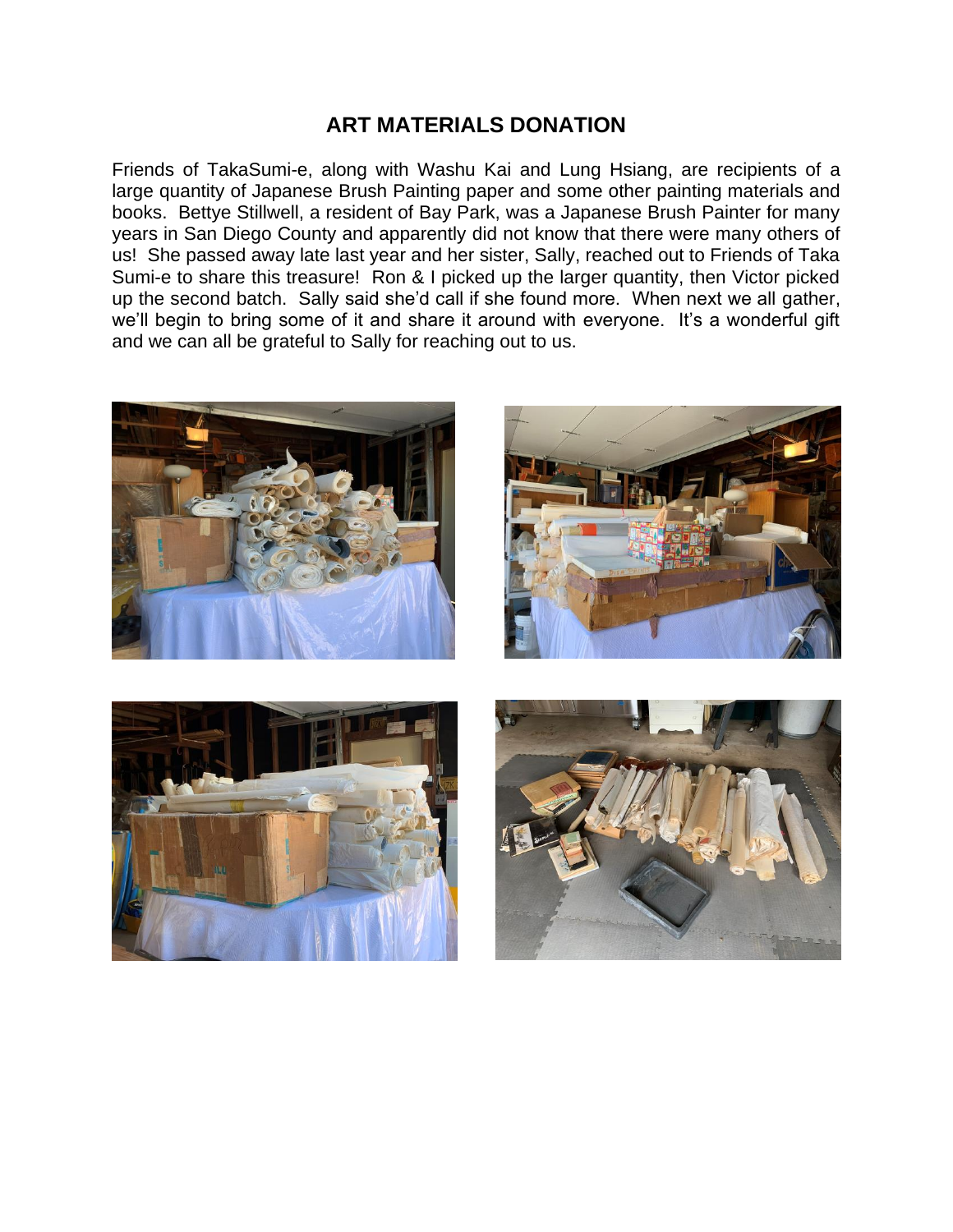"And the people stayed home. And read books, and listened, and rested, and exercised, and made art, and played games, and learned new ways of being, and were still. And listened more deeply. Some meditated, some prayed, some danced. Some met their shadows. And the people began to think differently.

"And the people healed. And, in the absence of people living in ignorant, dangerous, mindless, and heartless ways, the earth began to heal.

"And when the danger passed, and the people joined together again, they grieved their losses, and made new choices, and dreamed new images, and created new ways to live and heal the earth fully, as they had been healed."

~Kitty O'Meara

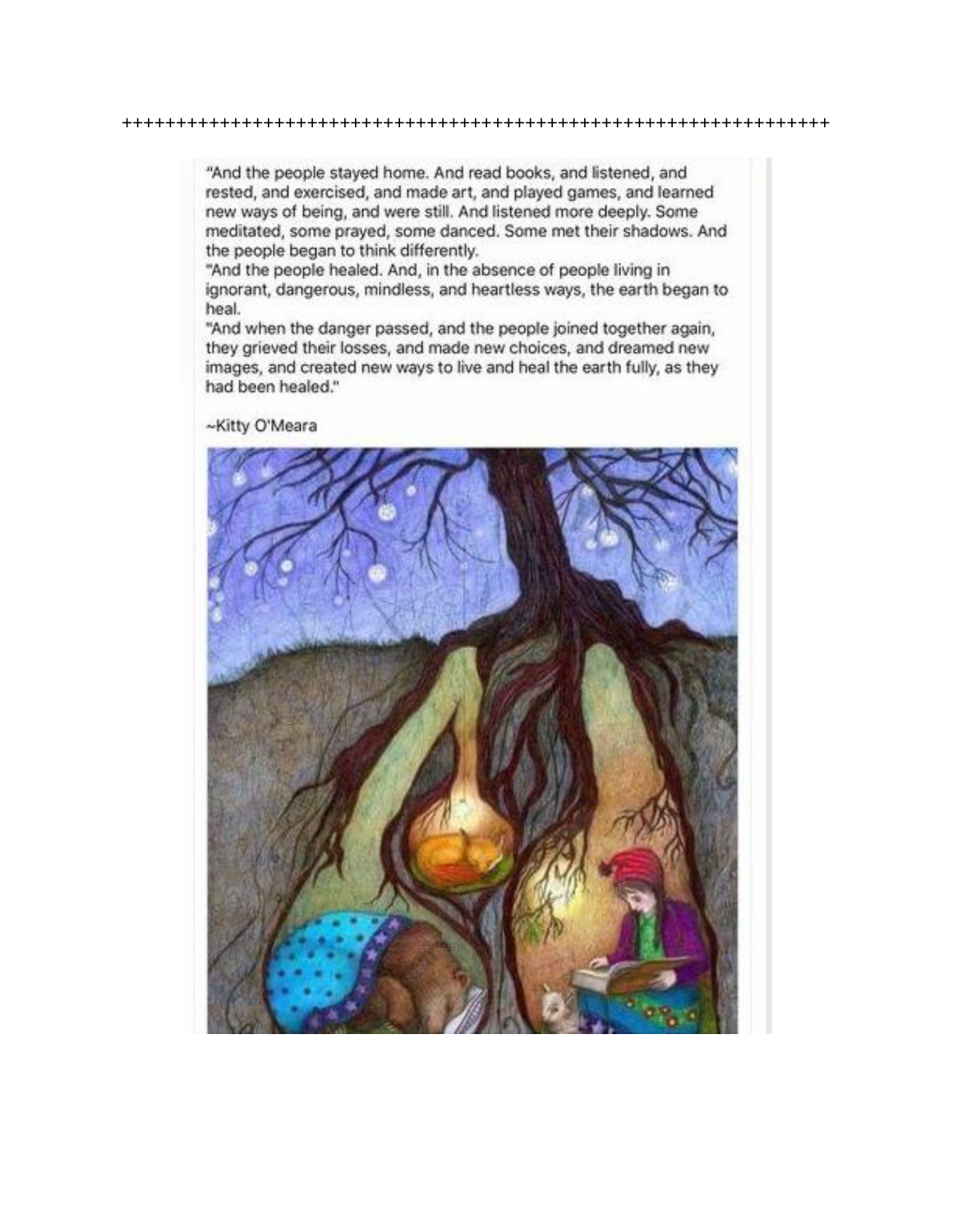

Stella

Dennis



**HHHH** 



Louise

**Cliff** 





Gaye

Triciar